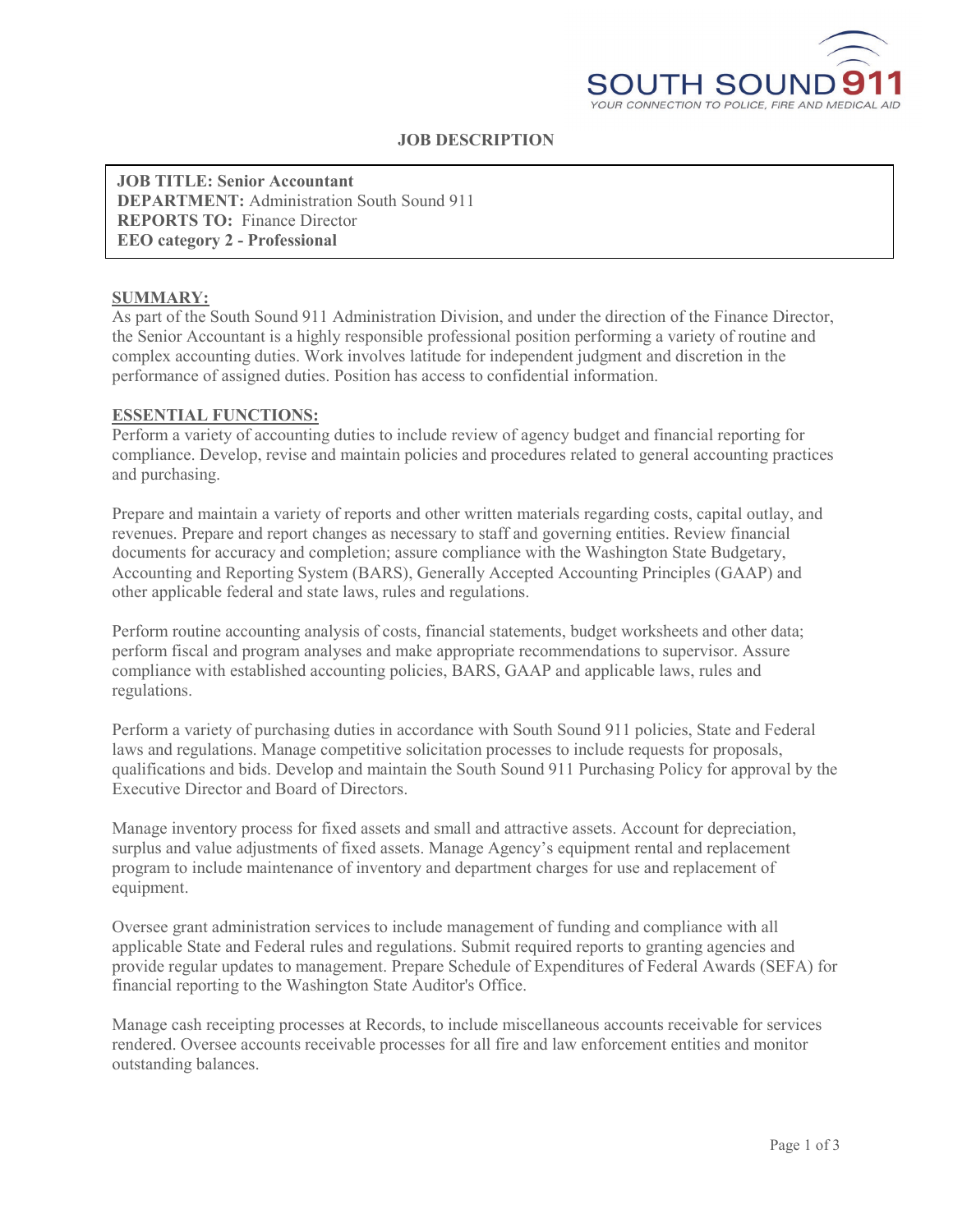Perform a variety of complex accounting functions to include cash balancing, verification of outstanding liabilities and creation of general ledger journal entries and budget adjustments. Review and maintain compliance with statements issued by the Governmental Accounting Standards Board (GASB) and assist the Finance Director with preparation of GAAP based financial statements.

Implement procedures to assure compliance with GASB statements as necessary.

# **REQUIRED ABILITY, KNOWLEDGE AND EXPECTATIONS:**

Understanding and application of Generally Accepted Accounting Principles, theories, concepts, and terms.

Knowledge of governmental accounting principles and practices, including Washington State BARS. Read, interpret, explain, apply and follow applicable laws, codes, regulations, policies and procedures. Provide training to other staff members as needed.

Work appropriately with confidential material and information.

Work with speed and accuracy.

Proficient with standard suite of Microsoft Office software and database applications.

Communicate efficiently and effectively both orally and in writing using tact, patience and courtesy. Maintain cooperative and effective working relationships with others.

Analyze situations quickly and adopt an effective course of action.

Follow safety rules and regulations

Organize work with many interruptions and multiple tasks to meet schedules and timelines.

#### **QUALIFICATIONS:**

Bachelor's degree; or any combination of relevant education or experience, with specialization in accounting, finance, business or related field and five years of professional accounting or budgeting experience. Experience in a governmental agency is preferred.

### **LICENSES, CERTIFICATES AND OTHER REQUIREMENTS:**

A valid Washington State driver's license may be required.

### **PHYSICAL REQUIREMENTS:**

The physical demands described here are representative of those that must be met by an employee to successfully perform the essential functions of this job. Reasonable accommodations may be made to enable individuals with disabilities to perform the essential functions.

While performing the duties of this job, the employee is regularly required to sit at a computer terminal, frequent walking both indoors and out; use hands to finger, handle, or feel and talk or hear. The employee is frequently required to reach with hands and arms. The employee is occasionally required to stand, stoop, or kneel. The employee must occasionally lift and/or move up to 25 pounds. Specific vision abilities required by this job include close vision, distance vision, peripheral vision, depth perception and ability to adjust focus.

#### **WORKING ENVIRONMENT:**

Office environment with frequent interruptions. The noise level in the work environment is usually quiet. This position will interact with employees and customers on a daily basis.

# **MACHINES/TOOLS/EQUIPMENT/WORK AIDS: EDIT ONLY AS NEEDED**

Personal computer, copy machines, telephone, fax machine, E-mail, calculators, and printers.

### **POTENTIAL HAZARDS:**

The hazards are consistent within an office environment.